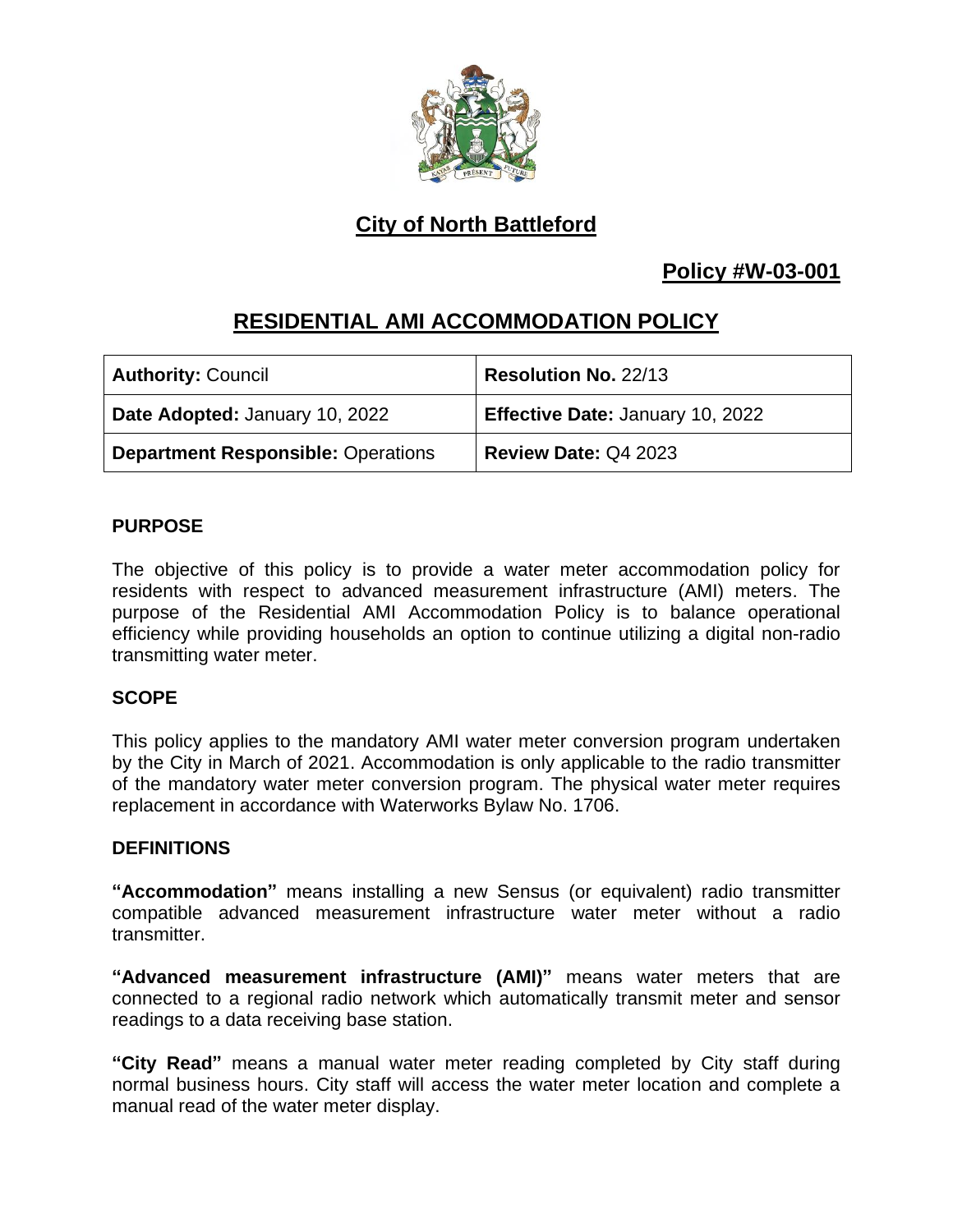

**"Self-Read"** means a manual water meter reading that is completed by the property owner/tenant or their representative that is submitted by email or phone to the City Utility Clerk.

**"SmartPoint 510M"** means a Sensus radio-transmitting product or equivalent product to be used to convert water meters into remotely read wireless water meters.

**"Terminal Block"** means a unit that is attached to the exterior of the building and is used to protect the water meter wires that exit the building. The terminal block is installed in place of the radio transmitter.

#### **1.0 POLICY**

- (a) To be eligible for this policy a citizen must complete and submit an AMI Accommodation Application.
- (b) Primary residence residential properties are eligible for water meter Accommodation.
- (c) Residential rental properties are eligible for water meter Accommodation subject to both the current tenant and property owners' agreement as outlined in the AMI Accommodation Application.
- (d) Multi-unit residential properties are eligible for water meter Accommodation if each unit is equipped with a water meter for that unit (i.e. one water meter per building or per apartment building is ineligible) and subject to both the current tenant and property owners' agreement as outlined in the AMI Accommodation Application.
- (e) Commercial, institutional, and Industrial properties are ineligible for water meter Accommodation.
- (f) At any future date that a Property is sold, A Sensus SmartPoint 510M or equivalent radio transmitter will be installed, converting the water meter to an AMI meter at the original owner's expense, the fees for which will be applied to the last bill.
- (g) Requests to Accommodate an existing AMI meter will be permitted subject to a SmartPoint 510M removal/installation fee.
- (h) Requests for Accommodation prior to the installation of a new AMI Smart Meter will not have a SmartPoint 510M removal fee but will be subject to an installation fee when they vacate the property. A terminal block will be installed where the SmartPoint 510M or equivalent transmitter would have been connected.